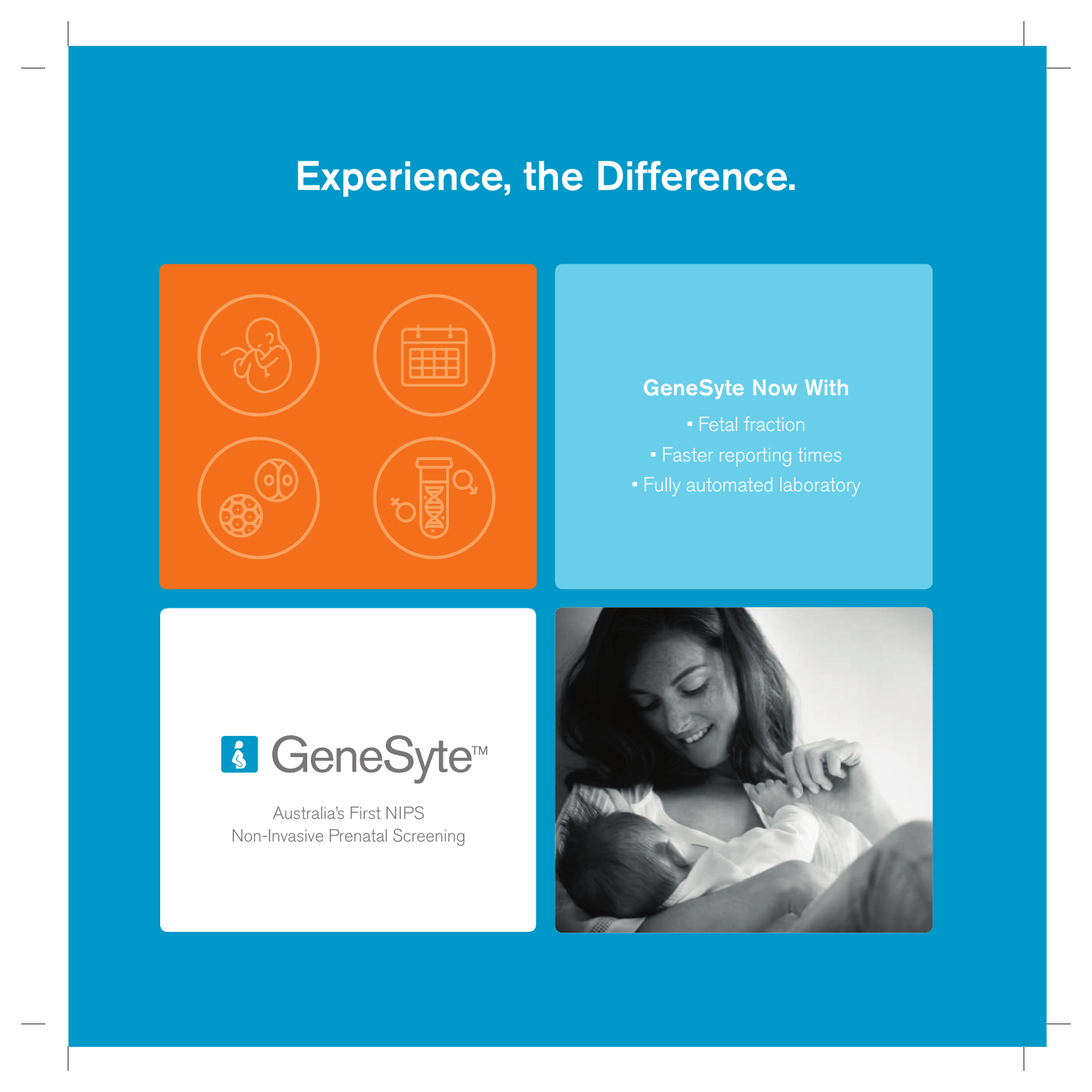### Accurate and reliable answers about the health of the pregnancy

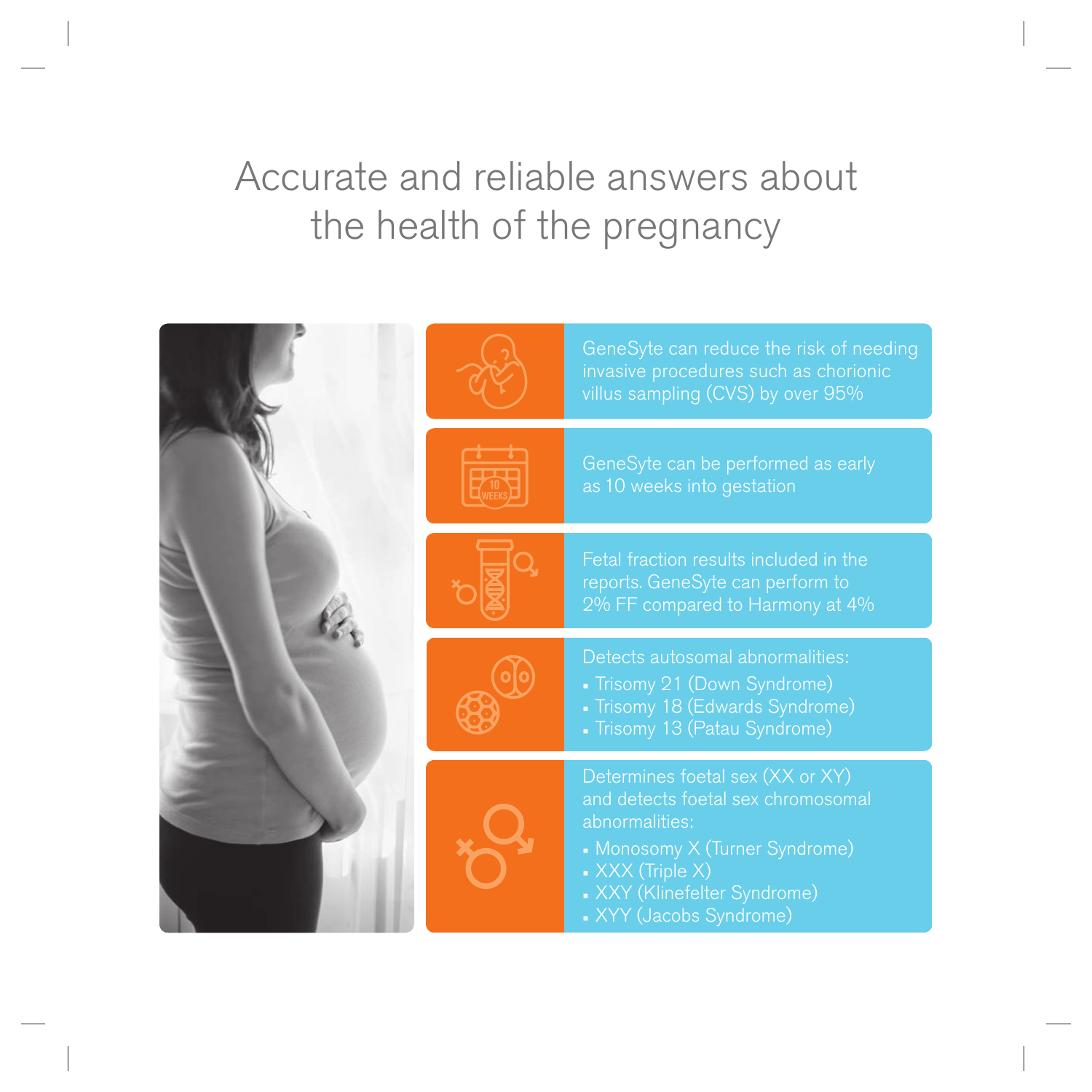### GeneSyte: Reliable accuracy

|                                         | Sensitivity<br>The proportion of patients WITH<br>a particular condition that test<br>positive for that condition. | <b>Specificity</b><br>The proportion of patients<br>WITHOUT a particular condition<br>that test negative for that condition. |
|-----------------------------------------|--------------------------------------------------------------------------------------------------------------------|------------------------------------------------------------------------------------------------------------------------------|
| Trisomy 21 (Down Syndrome) <sup>1</sup> | 99.14%                                                                                                             | 99,94%                                                                                                                       |
| Trisomy 18 (Edwards Syndrome)           | 98.31%                                                                                                             | 99.9%                                                                                                                        |
| Trisomy 13 (Patau Syndrome)             | 98.15%                                                                                                             | 99,95%                                                                                                                       |
| Foetal sex $2$                          |                                                                                                                    |                                                                                                                              |
| XX                                      | 97.6%                                                                                                              | 99.2%                                                                                                                        |
| <b>XY</b>                               | $99.1\%$                                                                                                           | 98.9%                                                                                                                        |

The sensitivity to detect and the specificity to get it right.

#### **GeneSyte has the lowest test failure to report rate of only 0.1% or lower**

- A low failure rate means:
- 99.9% of the time a result is provided to you
- A lower rate of sample rejections and unnecessary blood redraws
- Less stress and anxiety for your patients
- GeneSyte has the greatest probability to reduce unnecessary invasive procedures
- The performance of GeneSyte will ensure your patients first trimester screening will remain in the first trimester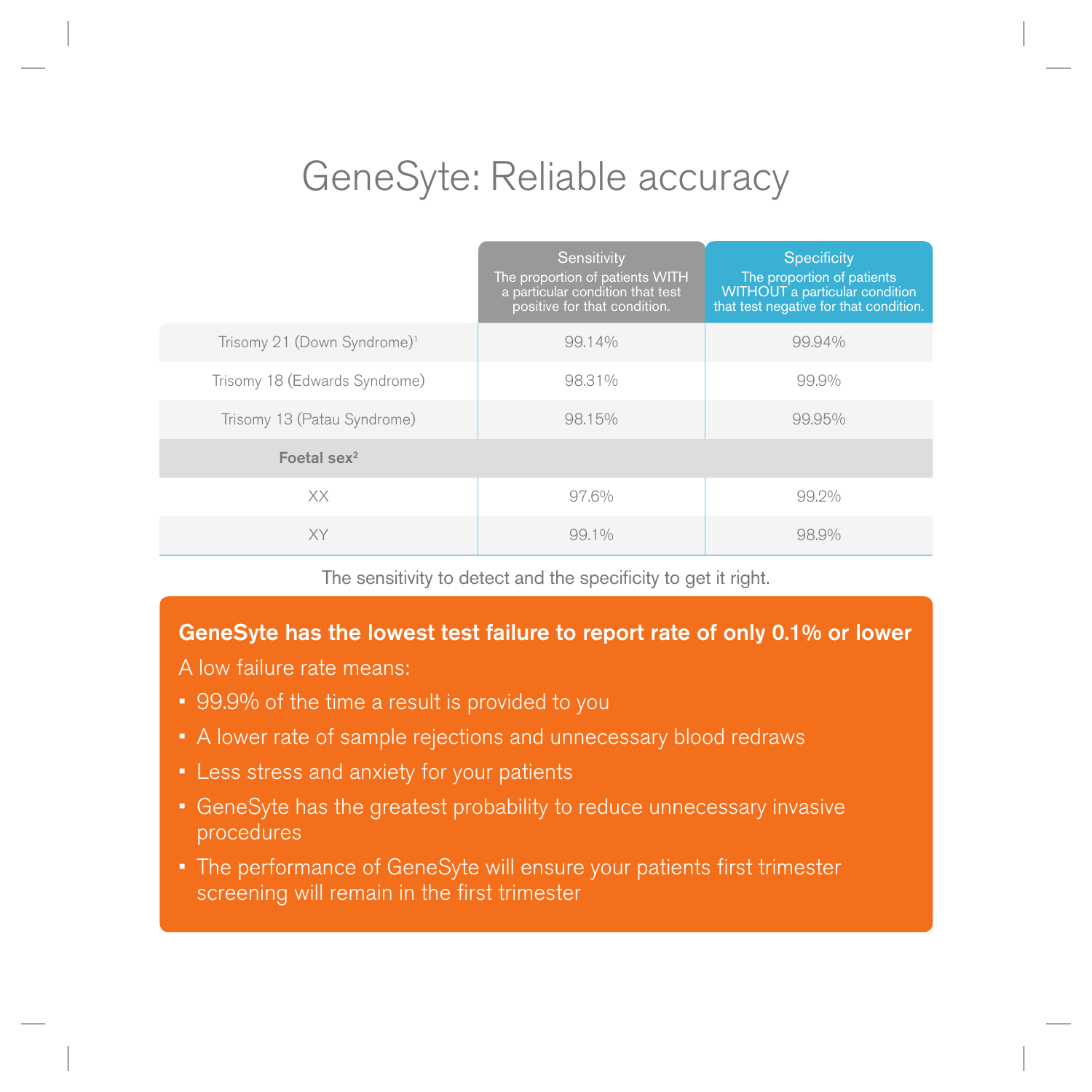# Peace of mind at an affordable price

#### For a fixed fee of \$445. **your patients receive:**

- Screening for the 3 most common chromosomal abnormalities
- Screening for the most common sex chromosomal abnormalities
- Availability of genetic counselling for patients with positive results or concerns relating to their pregnancy and GeneSyte testing
- Proactive notification of results

#### **Confidence in trusted technology**



- Illumina® has provided more than 1,000,000 reports worldwide
- First NIPS to launch in Australia
- Experience in analysing over 20,000\* GeneSyte samples
- Backed up by Genea's 25 years of prenatal experience



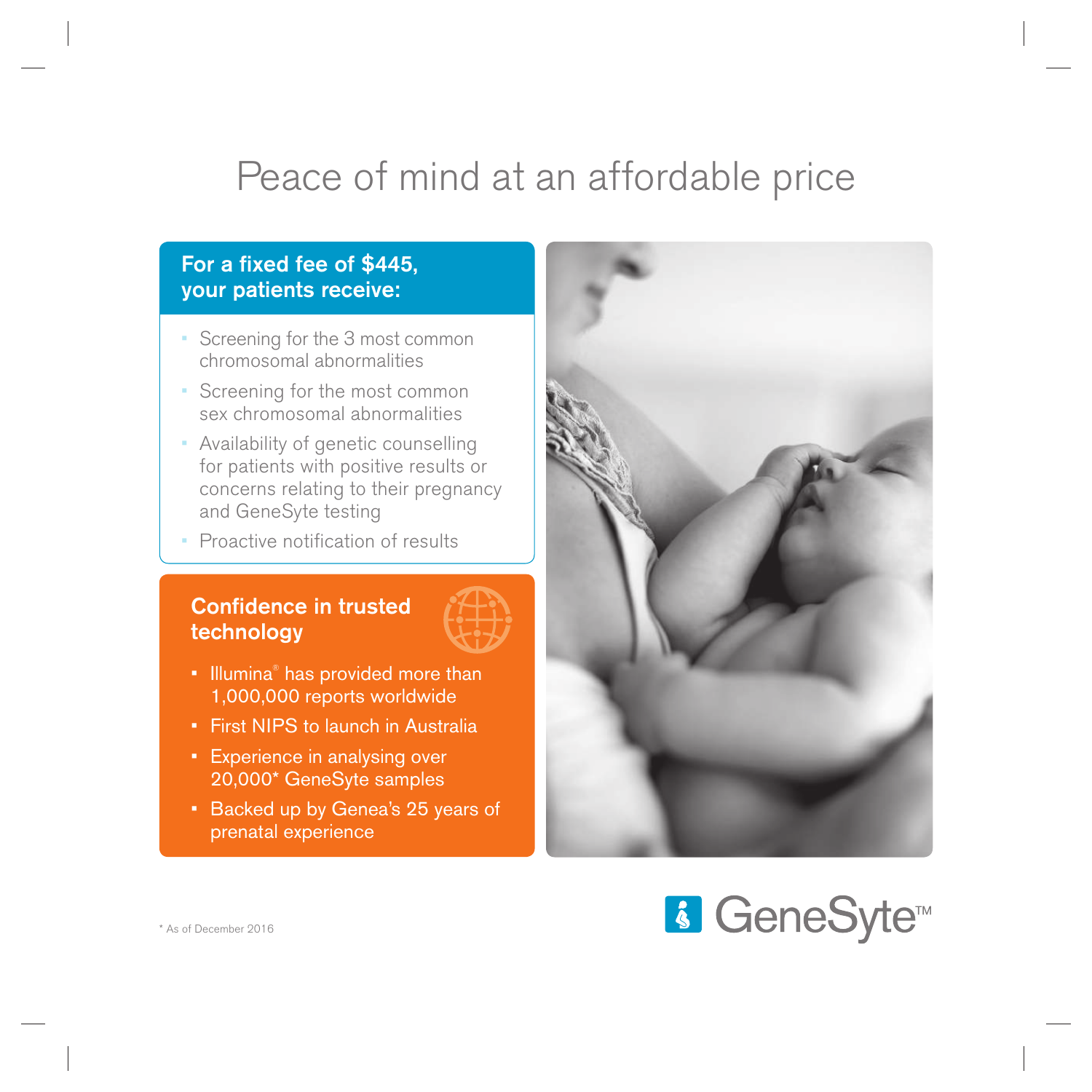### An accurate answer for more patients

Based on well-established Illumina® sequencing technology, GeneSyte is suitable for a broader range of patients

|                                                                                                 | <b>GeneSyte</b><br><b>Whole Genome Sequencing</b>                                                                                                                        |
|-------------------------------------------------------------------------------------------------|--------------------------------------------------------------------------------------------------------------------------------------------------------------------------|
| Results and reporting                                                                           | Informative results<br>- No Aneuploidy Detected (NAD)<br>-Aneuploidy Detected<br>*STAT testing available with 24-36 hour reporting.<br>3-5 days routine reporting times* |
| Failure-to-report rate                                                                          | Lowest test failure (0.1%)                                                                                                                                               |
| Constrained by patient factors<br>(maternal age, BMI, ethnicity<br>or requires paternal sample) | <b>No</b>                                                                                                                                                                |
| Pregnancies                                                                                     | Singleton, twins, IVF,<br>egg donors, surrogacy<br>and consanguinity                                                                                                     |
| Is Genetic Counselling available to<br>both the doctor and patient?                             | Yes                                                                                                                                                                      |
| Is Genetic Counselling complimentary?                                                           | Yes                                                                                                                                                                      |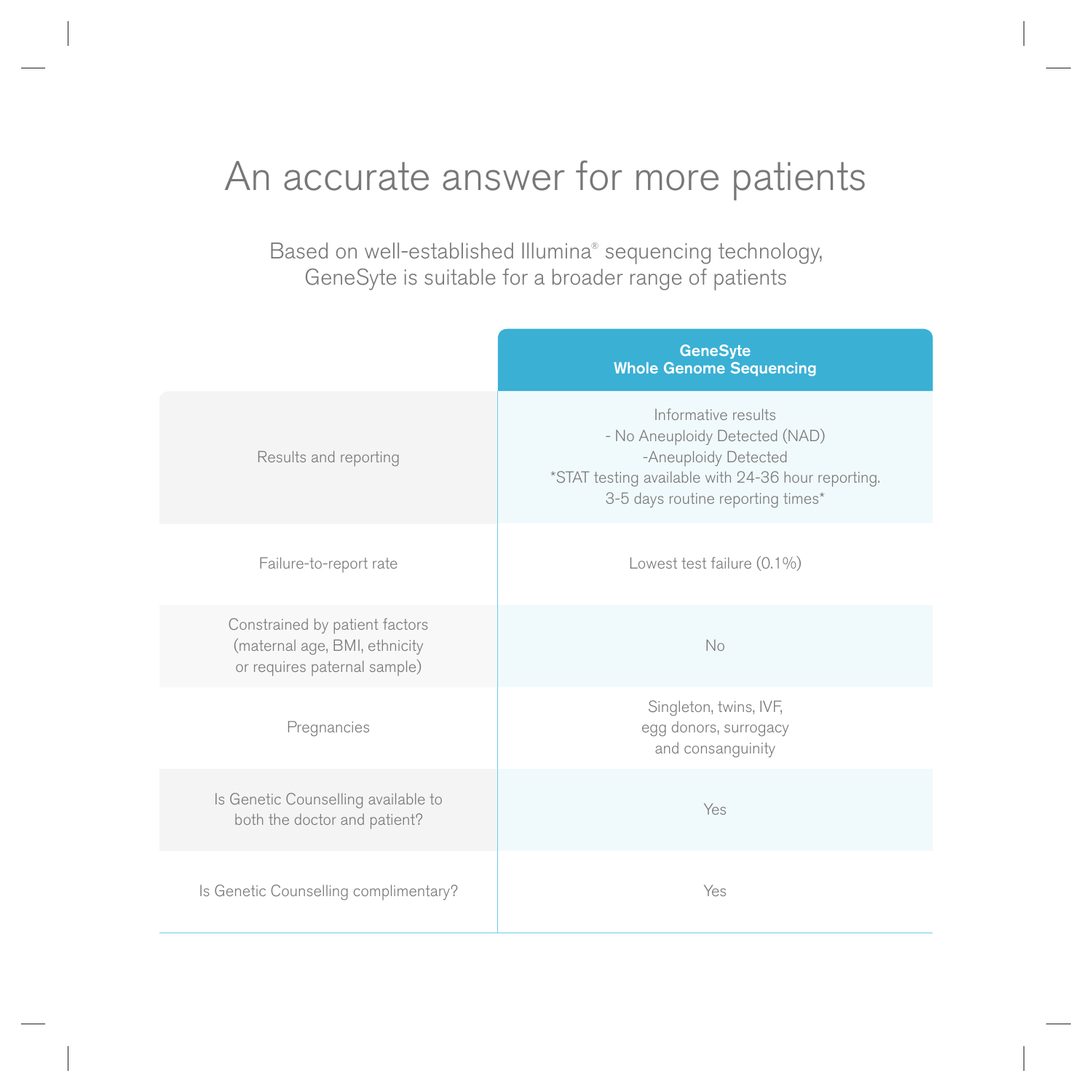# A team to support you every step of the way

Unlike other pathology and NIPS service providers, Genea has over 25 years of experience in the prenatal diagnosis field with our team of Genetic Counsellors, Laboratory Managers, Scientists and Medical Liaison Associates, all ready to assist you.

#### **Experience the Difference**

When it comes to running a NIPS laboratory, it's not just about having state of the art equipment. It's about the expertise and the confidence of knowing that the results have been processed and analysed by a team of experts in prenatal management.



**Michael** Bonifacio Pathology Manager



**Paulette** Barahona Molecular Biologist

#### **Genetic Counselling**

We believe in providing you and your patients with the most accurate information. Complimentary genetic counselling is available for doctors and patients with a positive GeneSyte test result.



**Katie** Ellis Senior Genetic Counsellor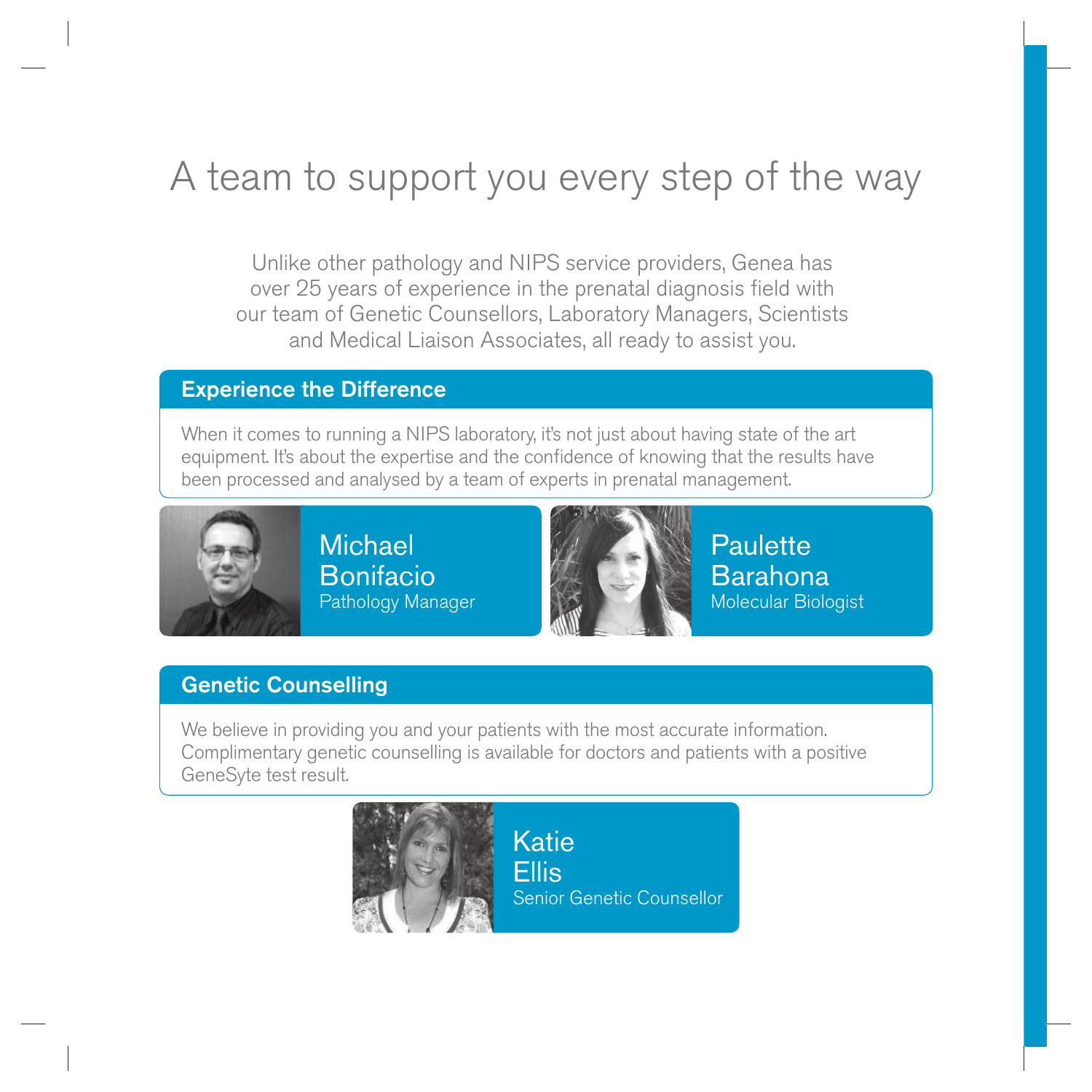# Access to Quality Online Education

### **GeneSyte NIPS Online Portal**

#### **GeneSyte Portal**

### **NEW**

• Watch our Genetic Counsellor explain the importance of pre/post test counselling for NIPS.



- Connect with our genetic counsellor for support
- Access a wealth of educational resources for patients and doctors
- Order GeneSyte introduction packs
- Request a GeneSyte rep visit

### **FREE**

### **Pregnancy Guide** HCPs who log onto the

portal can request to receive a copy of our month by month pregnancy guide.